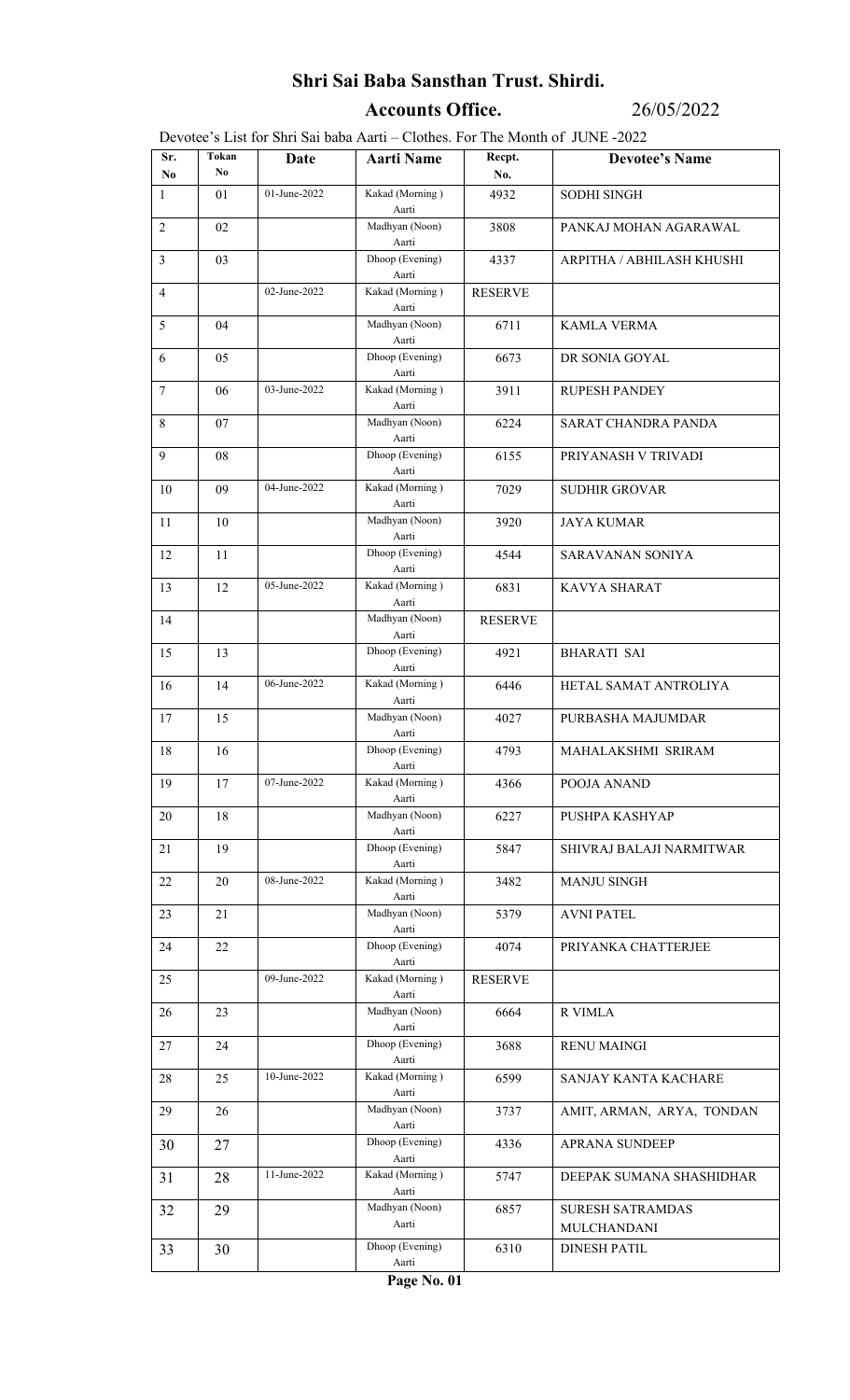| Tokan<br>Sr. |     | Date         | Devotee's List for Shri Sai baba Aarti – Clothes. For The Month of JUNE -2022<br><b>Aarti Name</b> | Recpt.         | <b>Devotee's Name</b>                |
|--------------|-----|--------------|----------------------------------------------------------------------------------------------------|----------------|--------------------------------------|
| No.          | No. |              |                                                                                                    | No.            |                                      |
| 34           | 31  | 12-June-2022 | Kakad (Moring)<br>Aarti                                                                            | 4341           | Y SASVASAI                           |
| 35           |     |              | Madhyan (Noon)<br>Aarti                                                                            | <b>RESERVE</b> |                                      |
| 36           | 32  |              | Dhoop (Evening)<br>Aarti                                                                           | 5937           | <b>MANAV JAISWAL</b>                 |
| 37           | 33  | 13-June-2022 | Kakad (Morning)<br>Aarti                                                                           | 4286           | <b>SUSHMA RAMESH KUMAR</b>           |
| 38           | 34  |              | Madhyan (Noon)<br>Aarti                                                                            | 5479           | <b>TARARANI SANDEEP SINGH</b>        |
| 39           | 35  |              | Dhoop (Evening)<br>Aarti                                                                           | 5410           | MANJUSHA VIKAS BISNE                 |
| 40           |     | 14-June-2022 | Kakad (Morning)<br>Aarti                                                                           | <b>RESERVE</b> |                                      |
| 41           |     |              | Madhyan (Noon)<br>Aarti                                                                            | <b>RESERVE</b> |                                      |
| 42           |     |              | Dhoop (Evening)<br>Aarti                                                                           | <b>RESERVE</b> |                                      |
| 43           | 36  | 15-June-2022 | Kakad (Morning)<br>Aarti                                                                           | 6405           | <b>VINIT SHAHA</b>                   |
| 44           | 37  |              | Madhyan (Noon)<br>Aarti                                                                            | 4919           | NIRALA & NIKHITHA                    |
| 45           | 38  |              | Dhoop (Evening)<br>Aarti                                                                           | 5933           | CHINTHA JAHANAVIBHINDU               |
| 46           |     | 16-June-2022 | Kakad (Morning)<br>Aarti                                                                           | <b>RESERVE</b> |                                      |
| 47           | 39  |              | Madhyan (Noon)<br>Aarti                                                                            | 4611           | SAI KRISHNA & ARCHANA                |
| 48           | 40  |              | Dhoop (Evening)                                                                                    | 5194           | <b>KATLA</b><br><b>YOGINIBEN</b>     |
| 49           | 41  | 17-June-2022 | Aarti<br>Kakad (Morning)                                                                           | 6135           | DIVI NILIMA PRASAD                   |
| 50           | 42  |              | Aarti<br>Madhyan (Noon)                                                                            | 3780           | <b>SAI ANSH</b>                      |
| 51           | 43  |              | Aarti<br>Dhoop (Evening)                                                                           | 6326           | <b>KAMALESH GOYAL</b>                |
| 52           | 44  | 18-June-2022 | Aarti<br>Kakad (Morning)                                                                           | 4274           | <b>RAMNISH</b>                       |
| 53           | 45  |              | Aarti<br>Madhyan (Noon)                                                                            | 4923           | <b>SHABINA MURUGIAH</b>              |
| 54           | 46  |              | Aarti<br>Dhoop (Evening)                                                                           | 4822           | ISHWARBHAI PRAJAPATI                 |
| 55           | 47  | 19-June-2022 | Aarti<br>Kakad (Morning)                                                                           | 6445           | <b>UMAKRISHNA</b>                    |
| 56           |     |              | Aarti<br>Madhyan (Noon)                                                                            | <b>RESERVE</b> |                                      |
| 57           | 48  |              | Aarti<br>Dhoop (Evening)                                                                           | 4639           | SRI SWATHI VINOD KUMAR P             |
| 58           | 49  | 20-June-2022 | Aarti<br>Kakad (Morning)<br>Aarti                                                                  | 5019           | <b>G TEJU G SAI SHIVA</b>            |
| 59           | 50  |              | Madhyan (Noon)<br>Aarti                                                                            | 4528           | <b>AMNEET GUPTA</b>                  |
| 60           | 51  |              | Dhoop (Evening)<br>Aarti                                                                           | 6461           | URMILA GAUTAM SHIRSTI                |
| 61           | 52  | 21-June-2022 | Kakad (Morning)<br>Aarti                                                                           | 3969           | POONAM JAIPRAKASH                    |
| 62           | 53  |              | Madhyan (Noon)                                                                                     | 3391           | <b>ANASANE</b><br><b>ANKIT SAROJ</b> |
| 63           | 54  |              | Aarti<br>Dhoop (Evening)                                                                           | 5786           | PRAVEEN ANANG                        |
| 64           | 55  | 22-June-2022 | Aarti<br>Kakad (Morning)                                                                           | 5559           | <b>DIVAN FAMILY</b>                  |
| 65           | 56  |              | Aarti<br>Madhyan (Noon)                                                                            | 4594           | <b>LAKSHMI</b>                       |
| 66           | 57  |              | Aarti<br>Dhoop (Evening)                                                                           | 4130           | <b>JAINIL PATEL</b>                  |
| 67           |     | 23-June-2022 | Aarti<br>Kakad (Morning)                                                                           | <b>RESERVE</b> |                                      |
| 68           | 58  |              | Aarti<br>Madhyan (Noon)                                                                            | 4471           | <b>NANDKISHOR</b>                    |
| 69           | 59  |              | Aarti<br>Dhoop (Evening)                                                                           | 4546           | JAWAHAR ROOPAM RASTOGY               |
|              |     |              | Aarti                                                                                              |                |                                      |